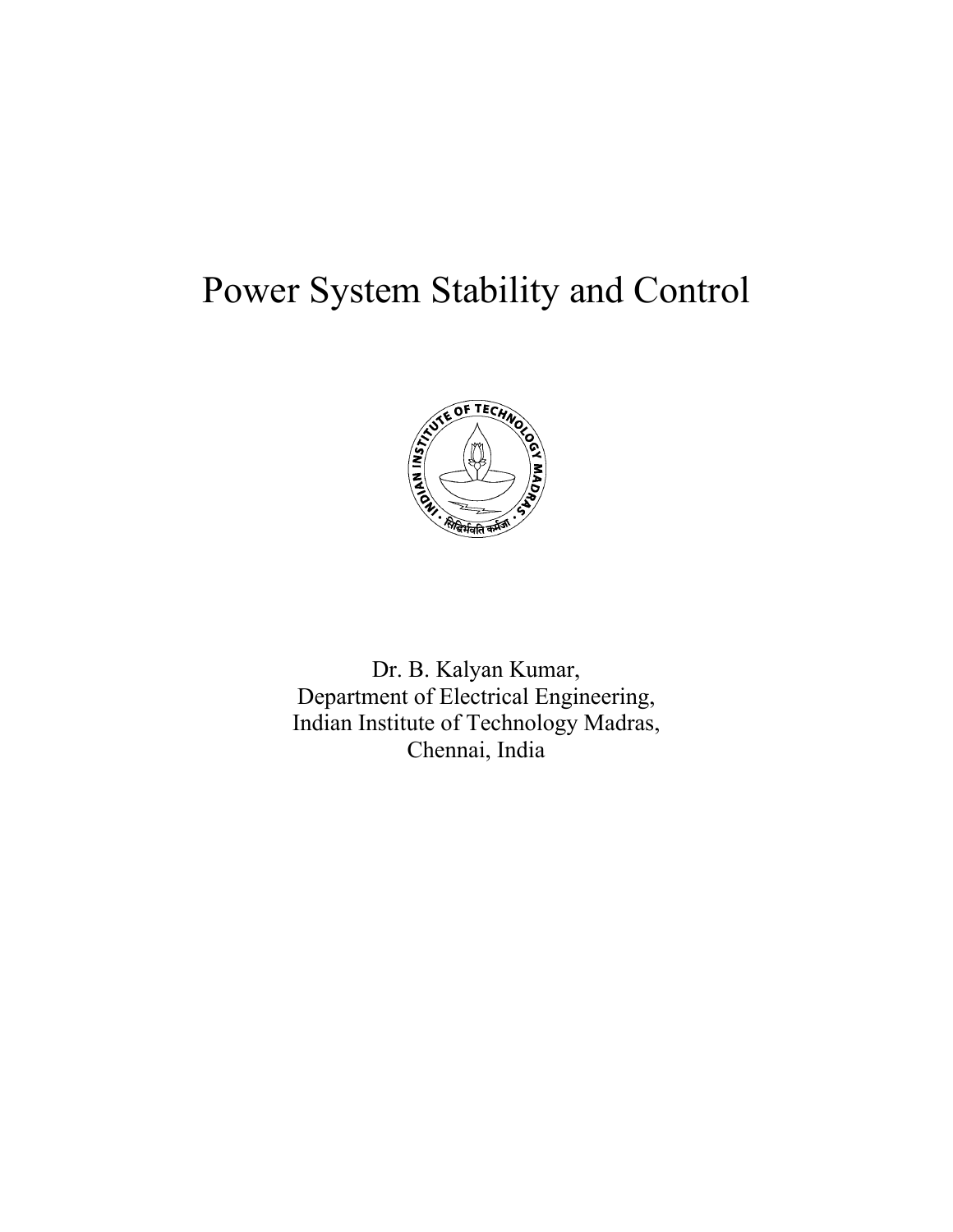## Contents

| Chapter 1 Introduction to Power System Stability                  |      |
|-------------------------------------------------------------------|------|
| 1.1 Basic Concepts and definitions of Power System Stability      | 1.1  |
| 1.1.1 Rotor angle stability                                       | 1.1  |
| 1.1.2 Small-disturbance or small-signal angle stability           | 1.2  |
| 1.1.3 Large-disturbance or transient angle stability              | 1.3  |
| 1.1.4 Voltage stability                                           | 1.3  |
| 1.1.5 Frequency stability                                         | 1.4  |
| Chapter 2 Analysis of Power System Stability by Classical Methods |      |
| 2.1 Classical Model                                               | 2.1  |
| 2.2 Small-Disturbance Stability Analysis of SMIB system           | 2.6  |
| 2.2.1 Linearizing SMIB system                                     | 2.9  |
| 2.3 Large-Disturbance Stability or Transient Stability            | 2.14 |
| 2.3.1 Equal area criterion                                        | 2.16 |
| 2.3.2 Numerical integration of swing equation                     | 2.22 |
| 2.4 Disadvantages of Classical Model Representation               |      |
| Of Synchronous Generators                                         | 2.24 |
| Chapter 3 Modelling of a Synchronous Machine                      |      |
| 3.1 Representation of Synchronous Machine Dynamics                | 3.1  |
| 3.1.1 Stator and rotor windings voltage equations                 | 3.4  |
| 3.1.2 Stator and rotor windings flux linkage equations            | 3.5  |
| 3.2 Synchronous Machine Dynamics in Synchronous                   |      |
| <b>Reference Frame</b>                                            | 3.10 |
| 3.3 Per Unit Representation                                       | 3.16 |
| 3.3.1 Stator and rotor winding voltage equations in per unit      | 3.19 |
| 3.3.2 Stator and rotor winding flux linkage equations in per unit | 3.22 |
| 3.4 Synchronous Machine Parameters                                | 3.27 |
| 3.4.1 Sub-transient and transient reactance                       | 3.27 |
| 3.4.2 Open circuit sub-transient and transient time constants     | 3.30 |
| 3.5 Effect of Saturation on Synchronous Machine Modelling         | 3.37 |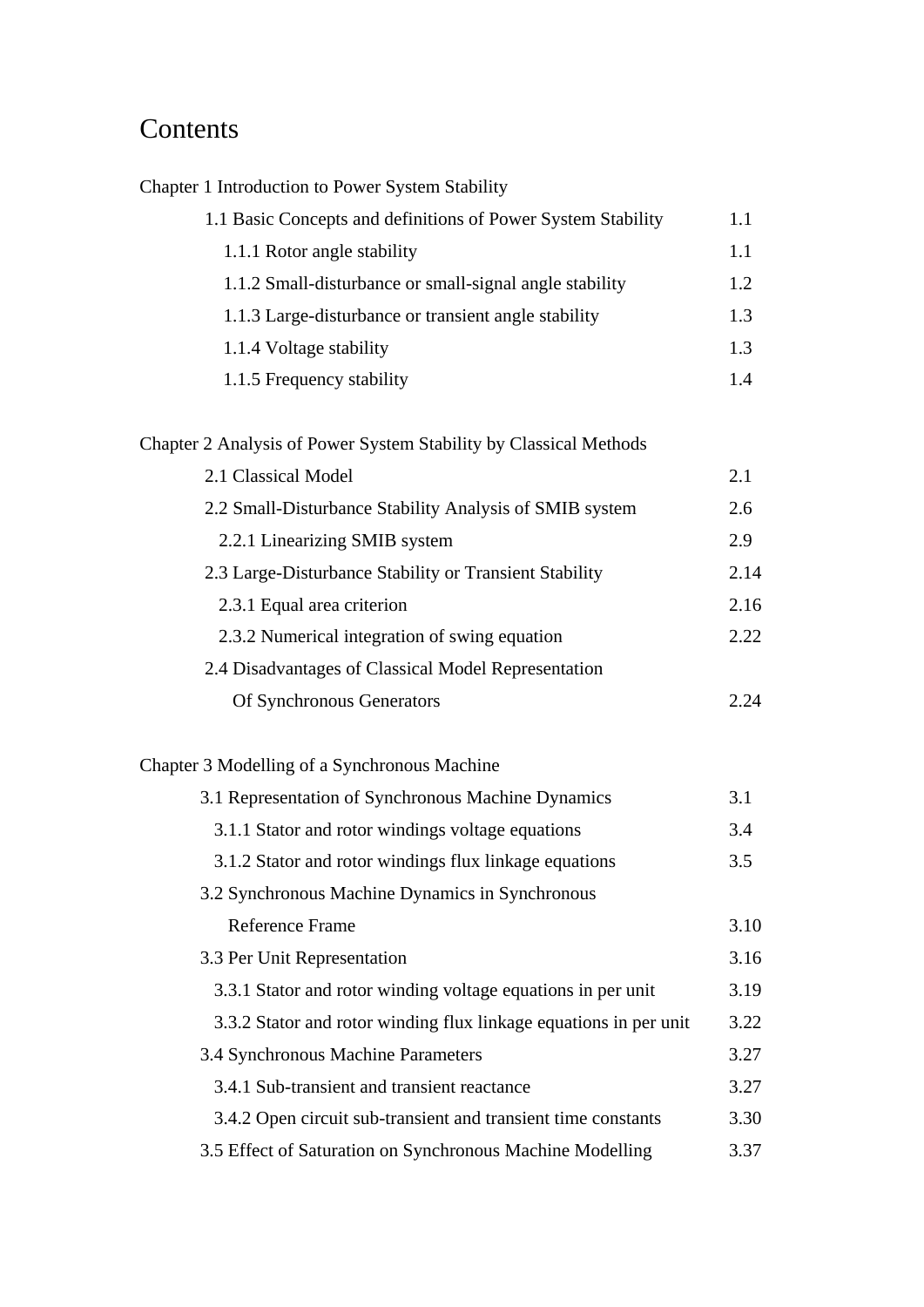| 3.6 Estimation of Synchronous Machine Parameters through |      |
|----------------------------------------------------------|------|
| <b>Operational Impedance</b>                             | 3.43 |
|                                                          |      |
| Chapter 4 Modelling of Exciter, Turbine and Load         |      |
| 4.1 Exciter                                              | 4.1  |
| 4.1.1 IEEE Type DC1A                                     | 4.3  |
| 4.2 Model of Turbine                                     | 4.10 |
| 4.2.1 Hydro turbine                                      | 4.11 |
| 4.2.2 Steam turbine                                      | 4.15 |
| 4.2.3 Turbine governor                                   | 4.17 |
| 4.3 Load Representation                                  | 4.21 |
| 4.3.1 Static load representation                         | 4.21 |
| 4.3.2 Model of synchronous motor                         | 4.23 |
| 4.3.3 Model of induction motor                           | 4.23 |
|                                                          |      |

### Chapter 5 Representation of Synchronous Machine for Stability Studies

| 5.1 Steady State Condition                                         | 5.1  |
|--------------------------------------------------------------------|------|
| 5.2 Multi-Machine System Representation                            | 5.11 |
| 5.2.1 A special case of impedance loading                          | 5.14 |
| 5.2.2 Initial conditions                                           | 5.18 |
| 5.3 Sub-transient Model with Stator and Network Transients         |      |
| Neglected                                                          | 5.19 |
| 5.4 Transient or Two-Axis Model                                    | 5.23 |
| 5.5 Flux Decay or One-Axis Model                                   | 5.25 |
| 5.6 Classical or Constant Flux Linkage Model                       | 5.27 |
|                                                                    |      |
| Chapter 6 Small-Signal Stability Analysis                          |      |
| 6.1 Fundamental Concepts of Stability of a Dynamic System          | 6.1  |
| 6.2 Eigen Properties                                               | 6.3  |
| 6.3 Stability of Homogenous or Unforced System                     | 6.5  |
| 6.4 Algorithm to Find Eigen Values and Eigen Vectors               | 6.8  |
| 6.5 Linearizing a Nonlinear System                                 | 6.16 |
| 6.6 Small-Signal Stability Analysis of Single Machine Connected to |      |
| <b>Infinite Bus</b>                                                | 6.17 |
|                                                                    |      |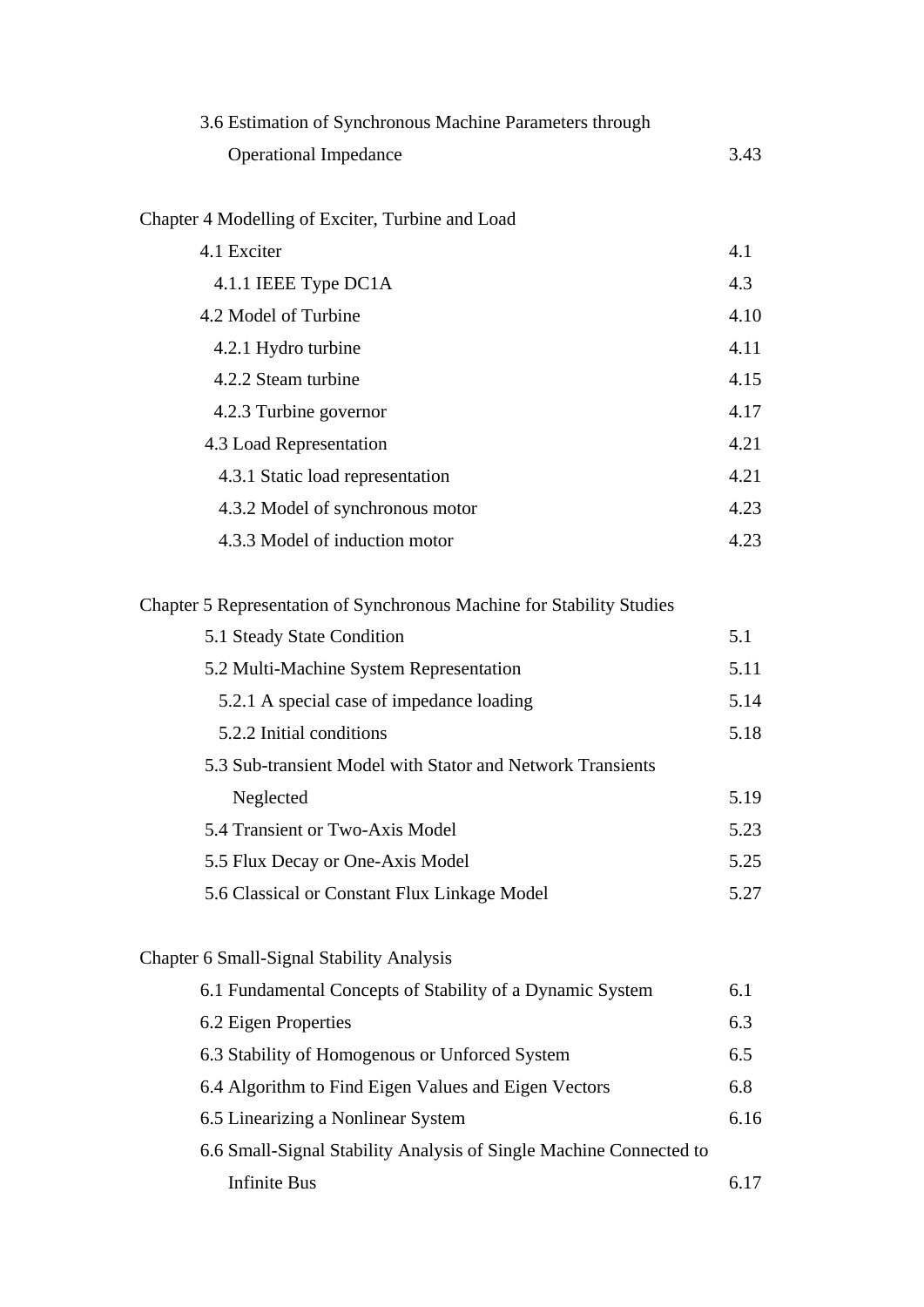| 6.7 Power System Stabilizer                                 | 6.28  |
|-------------------------------------------------------------|-------|
| 6.8 Small-Signal Stability Analysis of Multi-Machine System | 6.34  |
| 6.9 Sub-Synchronous Resonance                               | 6.40  |
| 6.10 Torsional Oscillations                                 | 6.42. |

## Chapter 7 Transient Stability Analysis

| 7.1 Numerical Solution of Differential Algebraic Equations (DAE) | 7.1  |
|------------------------------------------------------------------|------|
| 7.2 Simultaneous (Implicit) Method                               | 7.2  |
| 7.3 Partitioned (Explicit) Method                                | 7.5  |
| 7.3.1 Euler's Method                                             | 7.6  |
| 7.3.2 Modified Euler's Method                                    | 7.7  |
| 7.3.3 Runga-Kutta Fourth Order Method                            | 7.8  |
| 7.4 Analysis of Unbalanced Faults                                | 7.9  |
| 7.5 Direct Method of Transient Stability Analysis                | 7.16 |
| 7.6 Method of Improving Transient Stability                      | 7.24 |

## Chapter 8 Voltage Stability

| 8.1 Basic Concepts of Voltage Stability        | 8.1  |
|------------------------------------------------|------|
| 8.1.1 Effect of load type on voltage stability | 8.4  |
| 8.2 Static Analysis                            | 8.7  |
| 8.2.1 Sensitivity Analysis                     | 8.7  |
| 8.2.2 Modal Analysis                           | 8.9  |
| 8.3 Dynamic Analysis                           | 8.10 |
| 8.3.1 Small-disturbance analysis               | 8.10 |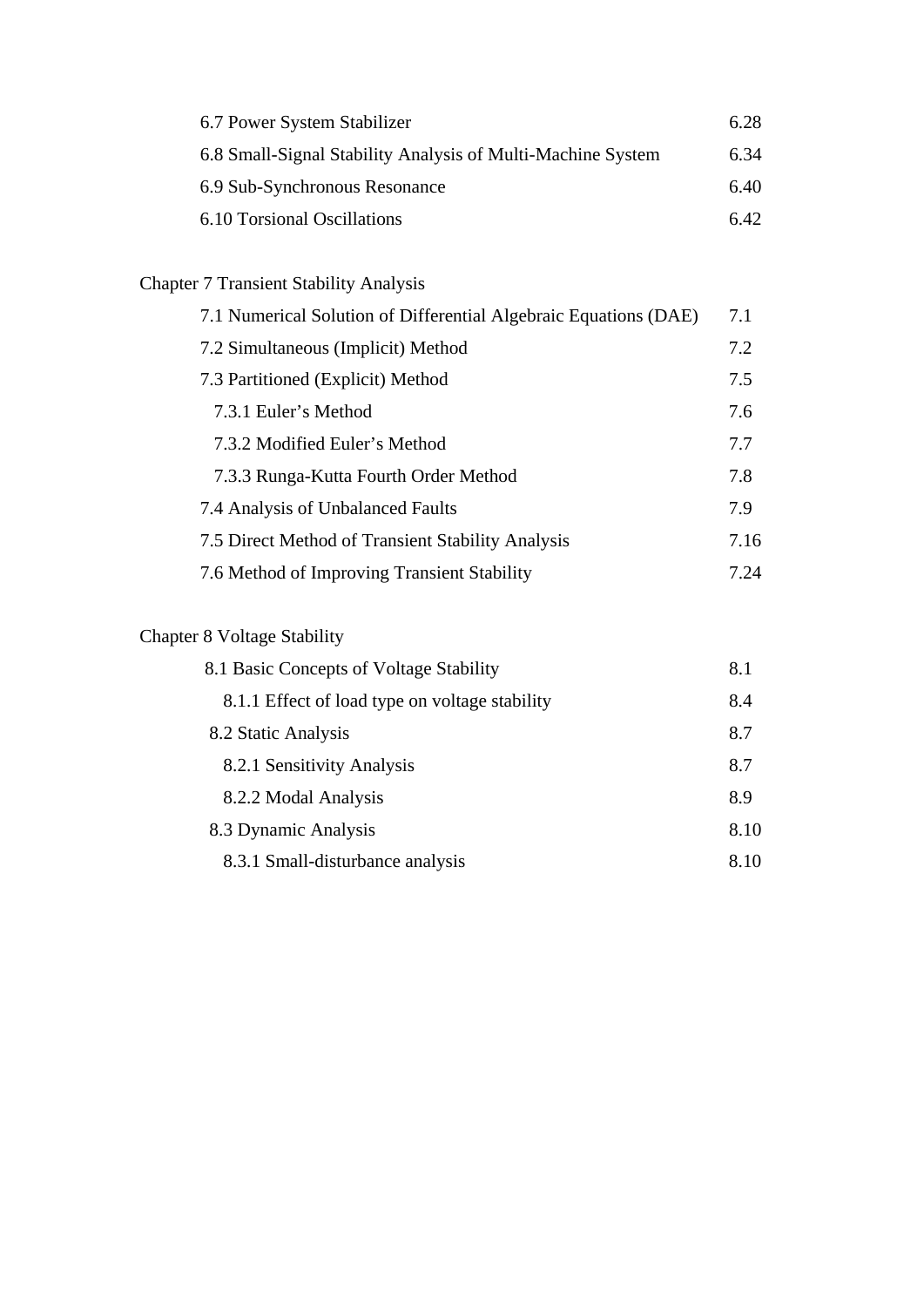## **Chapter 1 Introduction to Power System Stability**

At present the demand for electricity is rising phenomenally especially in developing country like India. This persistent demand is leading to operation of the power system at its limit. The need for reliable, stable and quality power is on the rise due to electric power sensitive industries like information technology, communication, electronics etc. In this scenario, meeting the electric power demand is not the only criteria but also it is the responsibility of the power system engineers to provide a stable and quality power to the consumers. These issues highlight the necessity of understanding the power system stability. In this course we will try to understand how to asses the stability of a power system, how to improve the stability and finally how to prevent system becoming unstable.

#### **1.1 Basic Concepts and Definitions of Power System Stability**

"*Power system stability is the ability of an electric power system, for a given initial operating condition, to regain a state of operating equilibrium after being subjected to a physical disturbance, with most of the system variables bounded so that practically the entire system remains intact*" [1], [2]. The disturbances mentioned in the definition could be faults, load changes, generator outages, line outages, voltage collapse or some combination of these. Power system stability can be broadly classified into rotor angle, voltage and frequency stability. Each of these three stabilities can be further classified into large disturbance or small disturbance, short term or long term. The classification is depicted in Fig. 1.1 [2].

#### **1.1.1 Rotor angle stability**

"*It is the ability of the system to remain in synchronism when subjected to a disturbance*". The rotor angle of a generator depends on the balance between the electromagnetic torque due to the generator electrical power output and mechanical torque due to the input mechanical power through a prime mover. Remaining in synchronism means that all the generators electromagnetic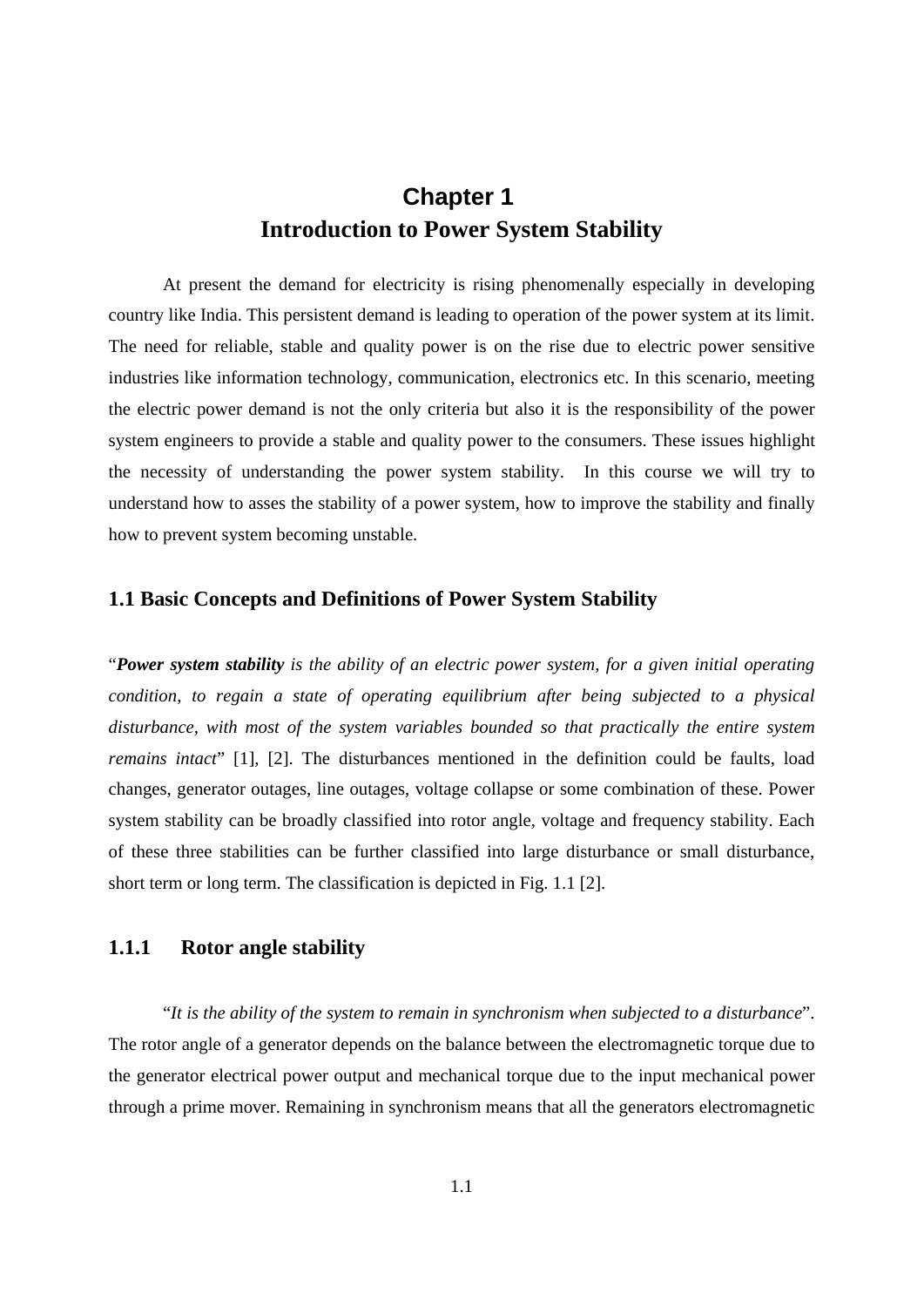torque is exactly equal to the mechanical torque in the opposite direction. If in a generator the balance between electromagnetic and mechanical torque is disturbed, due to disturbances in the system, then this will lead to oscillations in the rotor angle. Rotor angle stability is further classified into small disturbance angle stability and large disturbance angle stability.



Fig. 1.1: Classification of power system stability

#### **1.1.2 Small-disturbance or small-signal angle stability**

"*It is the ability of the system to remain in synchronism when subjected to small disturbances*". If a disturbance is small enough so that the nonlinear power system can be approximated by a linear system, then the study of rotor angle stability of that particular system is called as small-disturbance angle stability analysis. Small disturbances can be small load changes like switching on or off of small loads, line tripping, small generators tripping etc. Due to small disturbances there can be two types of instability: non-oscillatory instability and oscillatory instability. In non-oscillatory instability the rotor angle of a generator keeps on increasing due to a small disturbance and in case of oscillatory instability the rotor angle oscillates with increasing magnitude.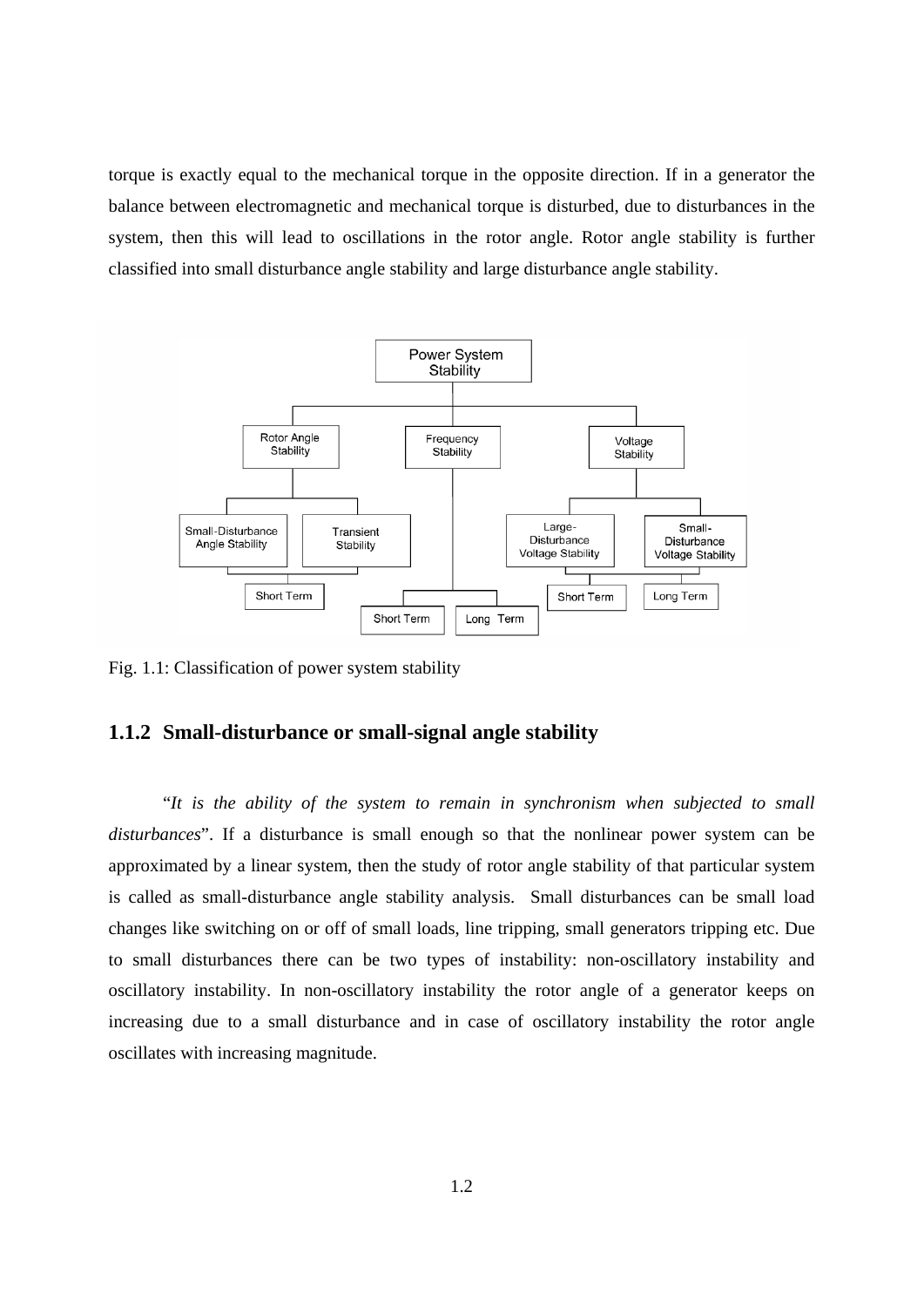#### **1.1.3 Large-disturbance or transient angle stability**

"*It is the ability of the system to remain in synchronism when subjected to large disturbances*". Large disturbances can be faults, switching on or off of large loads, large generators tripping etc. When a power system is subjected to large disturbance, it will lead to large excursions of generator rotor angles. Since there are large rotor angle changes the power system cannot be approximated by a linear representation like in the case of small-disturbance stability. The time domain of interest in case of large-disturbance as well as small-disturbance angle stability is any where between 0.1- 10 s. Due to this reason small and large-disturbance angle stability are considered to be short term phenomenon. It has to be noted here that though in some literature "dynamic stability" is used in place of transient stability, according to IEEE task force committee report [2], only transient stability has to be used.

#### **1.1.4 Voltage stability**

"*It is the ability of the system to maintain steady state voltages at all the system buses when subjected to a disturbance. If the disturbance is large then it is called as large-disturbance voltage stability and if the disturbance is small it is called as small-disturbance voltage stability*". Unlike angle stability, voltage stability can also be a long term phenomenon. In case voltage fluctuations occur due to fast acting devices like induction motors, power electronic drive, HVDC etc then the time frame for understanding the stability is in the range of 10-20 s and hence can be treated as short term phenomenon. On the other hand if voltage variations are due to slow change in load, over loading of lines, generators hitting reactive power limits, tap changing transformers etc then time frame for voltage stability can stretch from 1 minute to several minutes.

The main difference between voltage stability and angle stability is that voltage stability depends on the balance of reactive power demand and generation in the system where as the angle stability mainly depends on the balance between real power generation and demand.